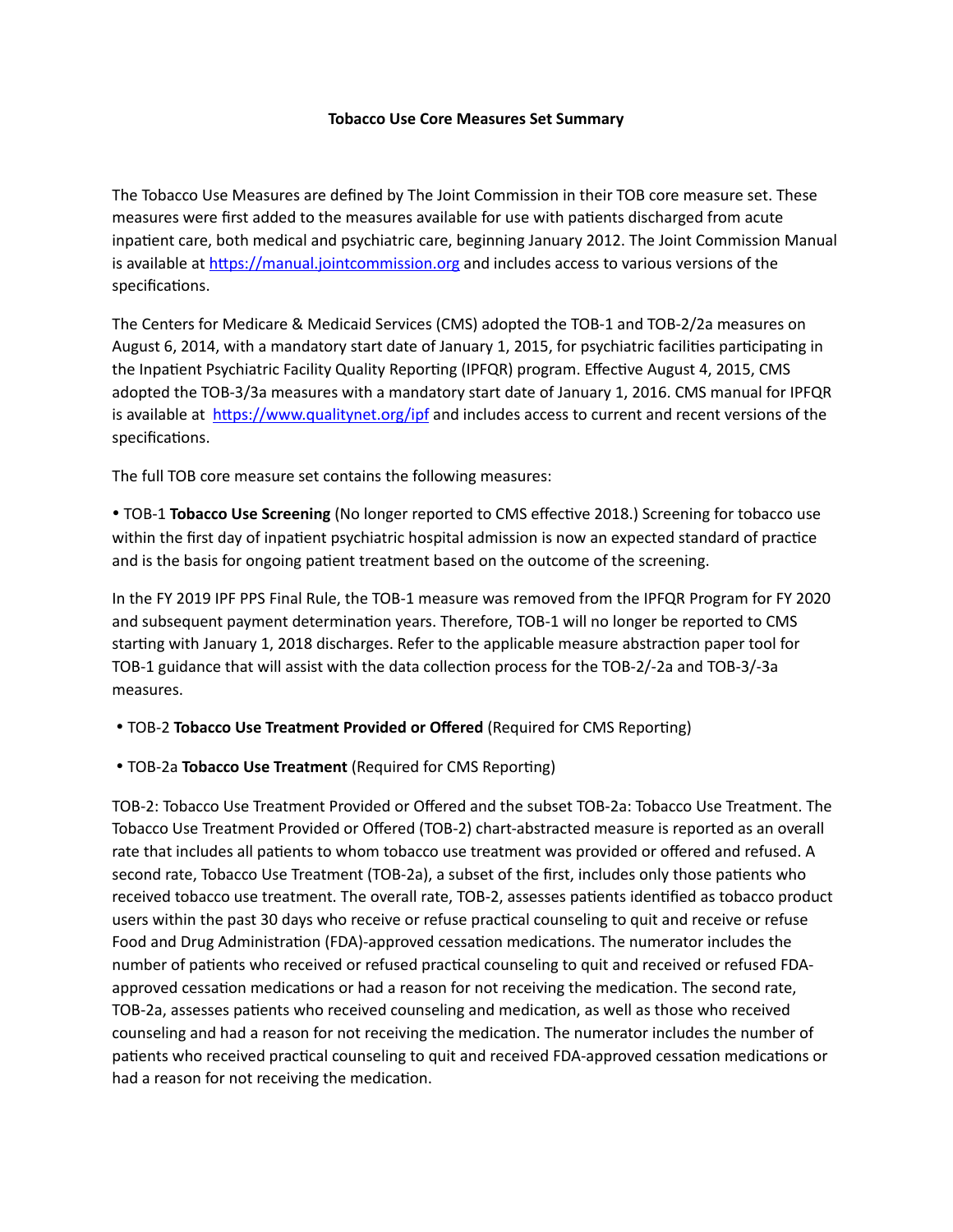The denominator for both TOB-2 and TOB-2a includes the number of hospitalized patients 18 years of age and older identified as current tobacco users. The measure excludes patients who are less than 18 years of age, are cognitively impaired, are not current tobacco users, refused or were not screened for tobacco use during the hospital stay or have Comfort Measures Only documented. Exclusions based on LOS are determined using the current Specifications Manual. Effective July 2020, the denominator for TOB-2 will include patients that were not screened for tobacco use; however, these patients continue to be excluded from TOB-2A.

## • TOB-3 **Tobacco Use Treatment Provided or Offered at Discharge** (Required for CMS Reporting)

## • TOB-3a Tobacco Use Treatment at Discharge (Required for CMS Reporting)

The overall rate, TOB-3, assesses patients identified as tobacco product users within the past 30 days who were referred to or refused evidence-based outpatient counseling AND received or refused a prescription for FDA-approved cessation medication upon discharge. The numerator includes patients who were referred to or refused evidence-based outpatient counseling AND received or refused a prescription for FDA-approved cessation medication at discharge. The second rate, TOB-3a, assesses patients who were referred to evidence-based outpatient counseling AND received a prescription for FDA-approved cessation medication upon discharge as well as those who were referred to outpatient counseling and had a reason for not receiving a prescription for medication. The numerator includes patients who were referred to evidence-based outpatient counseling AND received a prescription for FDA-approved cessation medication at discharge. The denominator for both TOB-3 and TOB-3a includes the number of hospitalized patients 18 years of age and older identified as current tobacco users. The measure excludes patients who are less than 18 years of age, are cognitively impaired, are not current tobacco users, refused or were not screened for tobacco use during the hospital stay, have Comfort Measures Only documented, patients who expired, patients who left against medical advice, patients discharged to another hospital, patients discharged to another health care facility, patients discharged to home for hospice care, or patients who do not reside in the United States. Exclusions based on LOS are determined using the current Specifications Manual. For TOB measure information, please refer to Tobacco Treatment Measures (TOB) in Section 1: Measure Information Forms of the Specifications Manual for Joint Commission National Quality Measures. Please note that the manual is updated annually and may be updated mid-year if there are changes in definitions or measure algorithms.

## **Terminology definitions related to TOB measures**

**Tobacco Use:** Tobacco use includes all forms of tobacco including cigarettes, smokeless tobacco products, pipe, and cigars. Exclusions include, but are not limited to, illegal drugs (e.g., marijuana), ecigarettes, and hookah pipes.

**Tobacco Use Treatment FDA-Approved Cessation Medication:** Documentation in the medical record that the patient received one of the FDA-approved tobacco cessation medications during the hospital stay. A list of FDA-approved tobacco cessation medications can be found in the Medications tab of the Joint Commission manual. Tobacco cessation medications are not required to be offered if there is